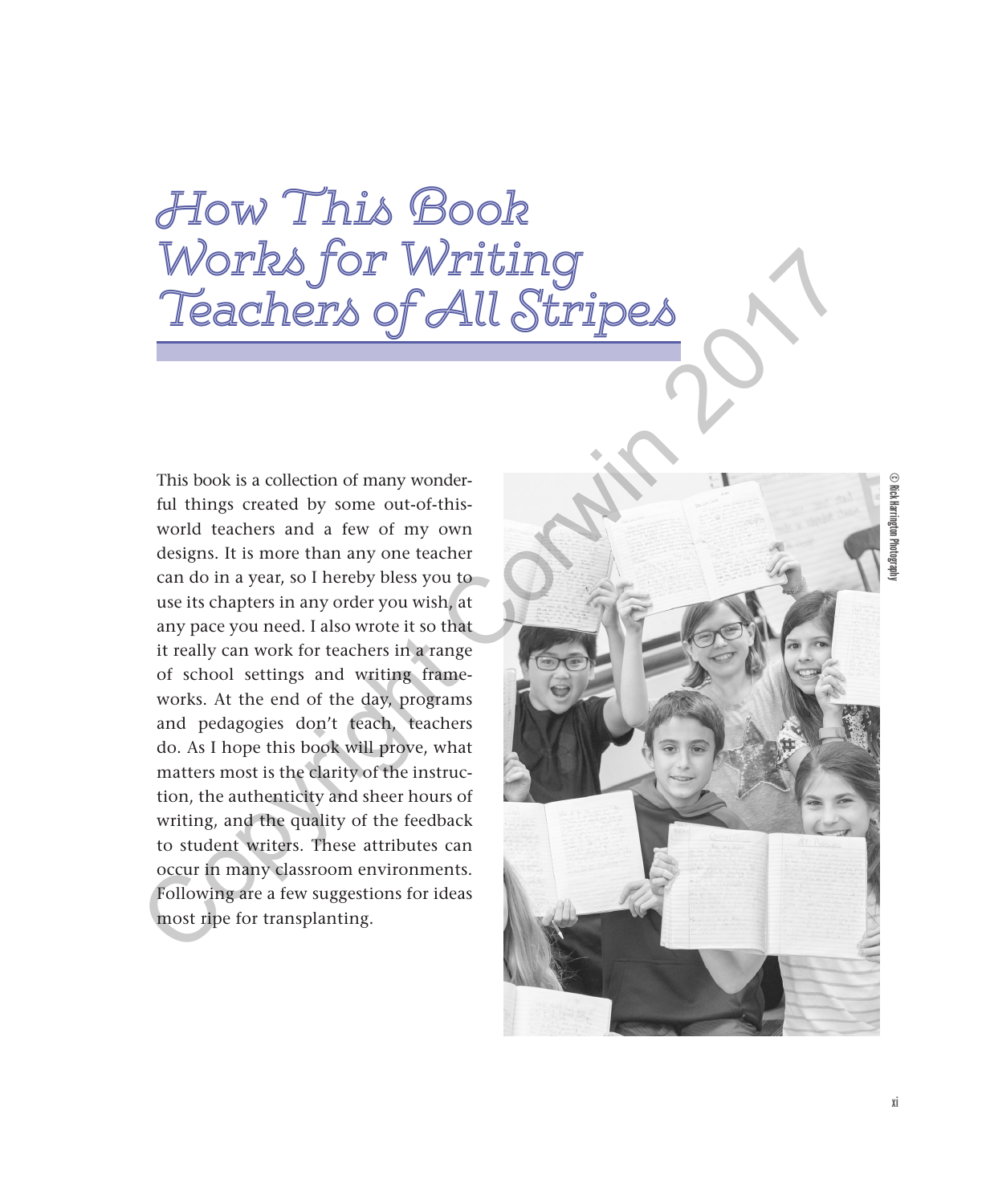## If You Currently Use a Writing Program

Many of us work in schools that have purchased a writing program. What typifies these resources is that so much is already decided for the teacher and students, including writing topics, structures, and elaboration techniques. Overall, the program's materials drive the expectations and outcomes.

| elaboration techniques. Overall, the program's materials drive the<br>expectations and outcomes.                                                                                                                                                                 |                                                                                                                                                                                                                                              |  |
|------------------------------------------------------------------------------------------------------------------------------------------------------------------------------------------------------------------------------------------------------------------|----------------------------------------------------------------------------------------------------------------------------------------------------------------------------------------------------------------------------------------------|--|
| <b>Common Challenges</b>                                                                                                                                                                                                                                         | Use This Book to Augment                                                                                                                                                                                                                     |  |
| Prescriptive programs may teach writing as a<br>process, but sometimes in implementation, the<br>process becomes lockstep rather than recursive<br>in nature, and students are shepherded from<br>one phase to another with little sense of choice<br>or agency. | Students' understanding of writing as a process<br>of planning, drafting, revising, and editing, and<br>the idea that they as writers choose strategies<br>to use at each phase.                                                             |  |
| Prescriptive approaches by design do not<br>encourage creative risk taking by writers,<br>because the topics, structures, and final writing<br>product are predetermined.                                                                                        | Students' risk taking with content, craft, and<br>expression of style, even when writing in a<br>low-choice context.                                                                                                                         |  |
| Programs may have clear goals, tasks, expectations<br>for success, and rubrics to guide student<br>writers' learning, but lack instruction and<br>mindset around helping students to define<br>goals unique to them.                                             | Students' motivation to set personal,<br>meaningful goals within the expectations of the<br>program, unit, or writing task.                                                                                                                  |  |
| Students are expected to proceed at the same<br>pace, attending to the same thing, and even<br>if there is some differentiation guidance it is<br>far from the differentiation and student-driven<br>choice afforded by a workshop model.                        | Students' choices and adaptations within<br>the expectations of the program, unit, or<br>writing task.                                                                                                                                       |  |
| The teacher is often expected to correct the<br>grammar and conventions for accuracy, and<br>these corrections are evident in the final piece.                                                                                                                   | Students' reflecting on the writing mechanics<br>and conventions they applied as part of the<br>same process of reflection when they name<br>what they learned from the experience that can<br>be used in other writing pieces and settings. |  |
|                                                                                                                                                                                                                                                                  |                                                                                                                                                                                                                                              |  |